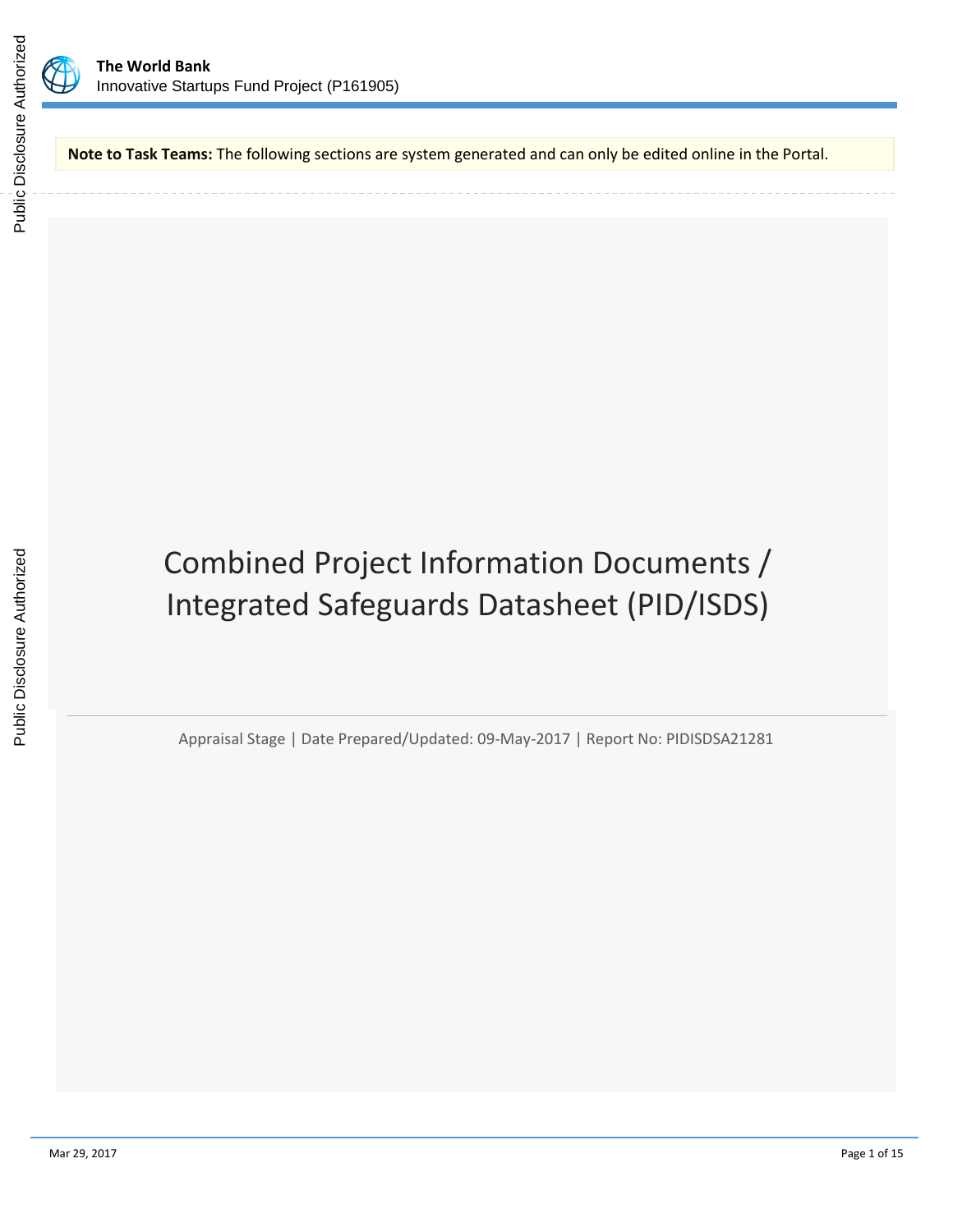

# **BASIC INFORMATION**

#### **OPS\_TABLE\_BASIC\_DATA A. Basic Project Data**

| Country<br>Jordan                                                  | Project ID<br>P <sub>161905</sub>              | Project Name<br>Innovative Startups Fund<br>Project                | Parent Project ID (if any)                |
|--------------------------------------------------------------------|------------------------------------------------|--------------------------------------------------------------------|-------------------------------------------|
| Region<br>MIDDLE EAST AND NORTH<br>AFRICA                          | <b>Estimated Appraisal Date</b><br>04-May-2017 | <b>Estimated Board Date</b><br>03-Jul-2017                         | Practice Area (Lead)<br>Finance & Markets |
| <b>Financing Instrument</b><br><b>Investment Project Financing</b> | Borrower(s)<br>Government of Jordan            | <b>Implementing Agency</b><br>Jordan Loan Guarantee<br>Corporation |                                           |

Proposed Development Objective(s)

The project's development objective is to increase private early stage equity finance for innovative small and medium enterprises (SMEs).

#### Components

Equity/Quasi Equity Financing Deal-Flow creation Project Management Front-End Fee

**Financing (in USD Million)**

| <b>Financing Source</b>                               | Amount |
|-------------------------------------------------------|--------|
| International Bank for Reconstruction and Development | 50.00  |
| Local Sources of Borrowing Country                    | 48.00  |
| <b>Total Project Cost</b>                             | 98.00  |

Environmental Assessment Category

F - Financial Intermediary Assessment

Decision

The review did authorize the preparation to continue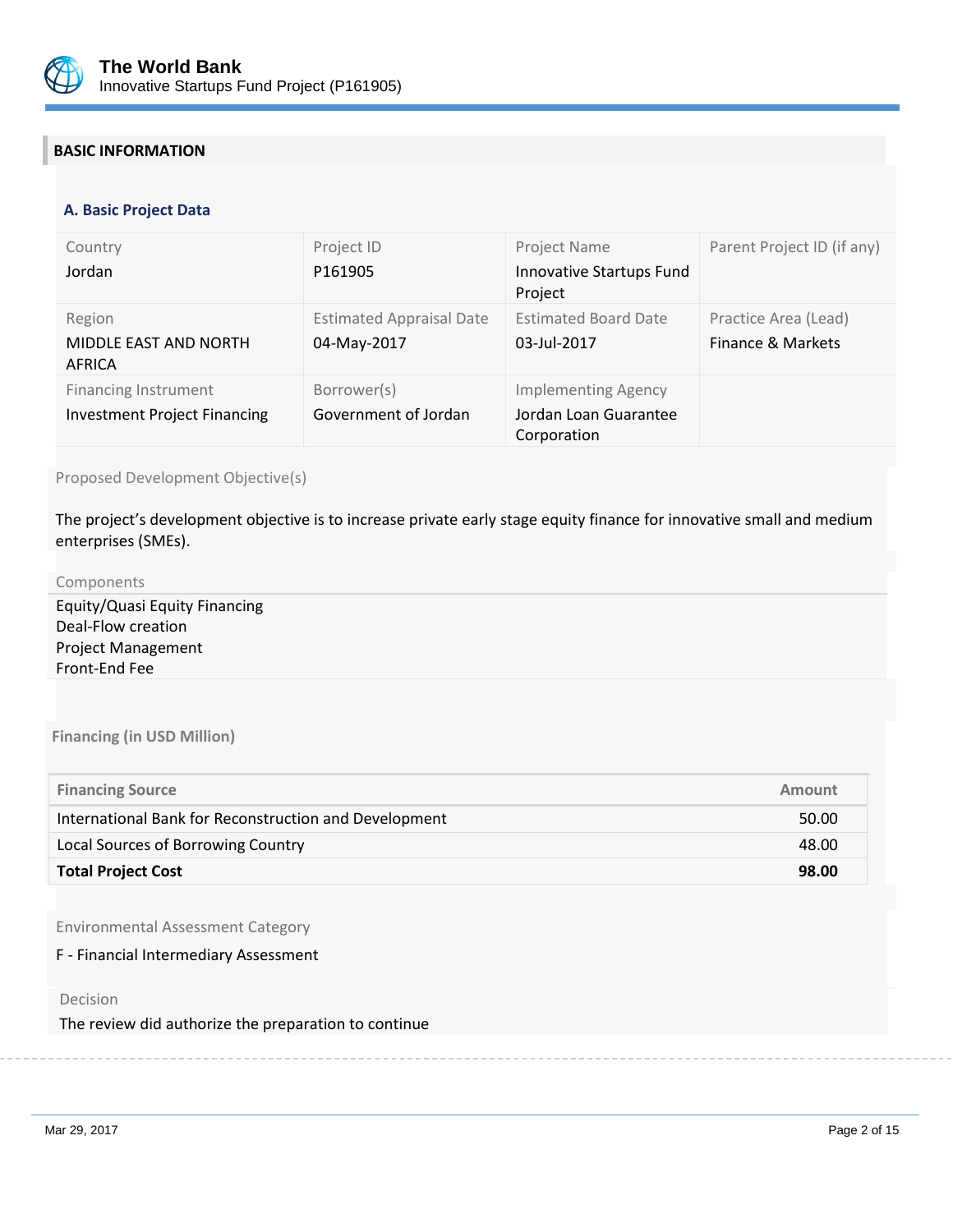

**Note to Task Teams:** End of system generated content, document is editable from here.

Other Decision (as needed)

#### **B. Introduction and Context**

#### Country Context

**Economic growth in Jordan has been on the decline as a result of the aftermath of the global economic slowdown and the on-going regional crisis.** At 2.4 percent, Jordan's GDP growth rate in 2015 was the lowest in four years, and represented a 0.7 percentage point decline from 2014. Jordan's economic growth is expected to have remained flat at 2.3% in 2016. Spillovers from the Syrian crisis have negatively impacted Jordan's economy, due to among others, the closure of trade routes with Iraq and Syria for security reasons, and a slowdown in tourist arrivals and receipts. The influx of over 655, 496 registered Syrian refugees since 2012 has increased demand for energy, water and public services, increasing pressure on government expenditure

**Rising unemployment is a key challenge and private sector led job creation is a priority of the on-going fiscal consolidation program resulting in a change in the historical role of the government as the main or sole source of employment.** Jordanian workers who tend to be well educated, have a high reservation wage preferring to stay unemployed until they gain a public sector job. For decades unemployed Jordanians could stay jobless while being supported by remittance income from relatives working in the GCC. With falling oil prices and efforts by governments in the GCC to promote employment of their nationals this scenario is no longer sustainable and Jordan needs to change the social contract and facilitate alternative economic opportunities for Jordanians through the development of a more dynamic competitive private sector.

**According to the World Bank Report "Jobs or Privilege" (2014), in Jordan like most other countries net job creation is generated mostly by startups (firms with less than 4 years of activity).** However, startup creation is low due to barriers in the business environment and access to finance. For every 10,000 working age persons, only 7 new limited liability firms are created annually in Jordan compared to an average of 26 new firms among all developing countries worldwide.

**In October 2016, the Economic Policy Council (EPC) of Jordan released a first set of 38 recommendations to aid the government in surpassing economic obstacles and boost the national economy**. All these recommendations, were adopted by the Cabinet on September 7, 2016 who aims to implement these measures as soon as possible. The first recommendation proposed by the EPC is to set up a fund to facilitate financing to innovative startups and SMEs in an effort to increase the level of startups with high-growth potential. In this context, the Government of Jordan requested a loan for US\$50 million from the World Bank to set up the fund which will provide startup financing as well as provide the necessary support to help foster creative ideas and grow viable businesses.

#### Sectoral and Institutional Context

**There are several well-defined gaps and challenges in the Jordanian entrepreneurship ecosystem that hinder startup creation and growth with access to financing being the main one.** On the entrepreneur (demand) side, many individuals lack adequate education and training for successful business development, entrepreneurs operate in an unclear regulatory and cumbersome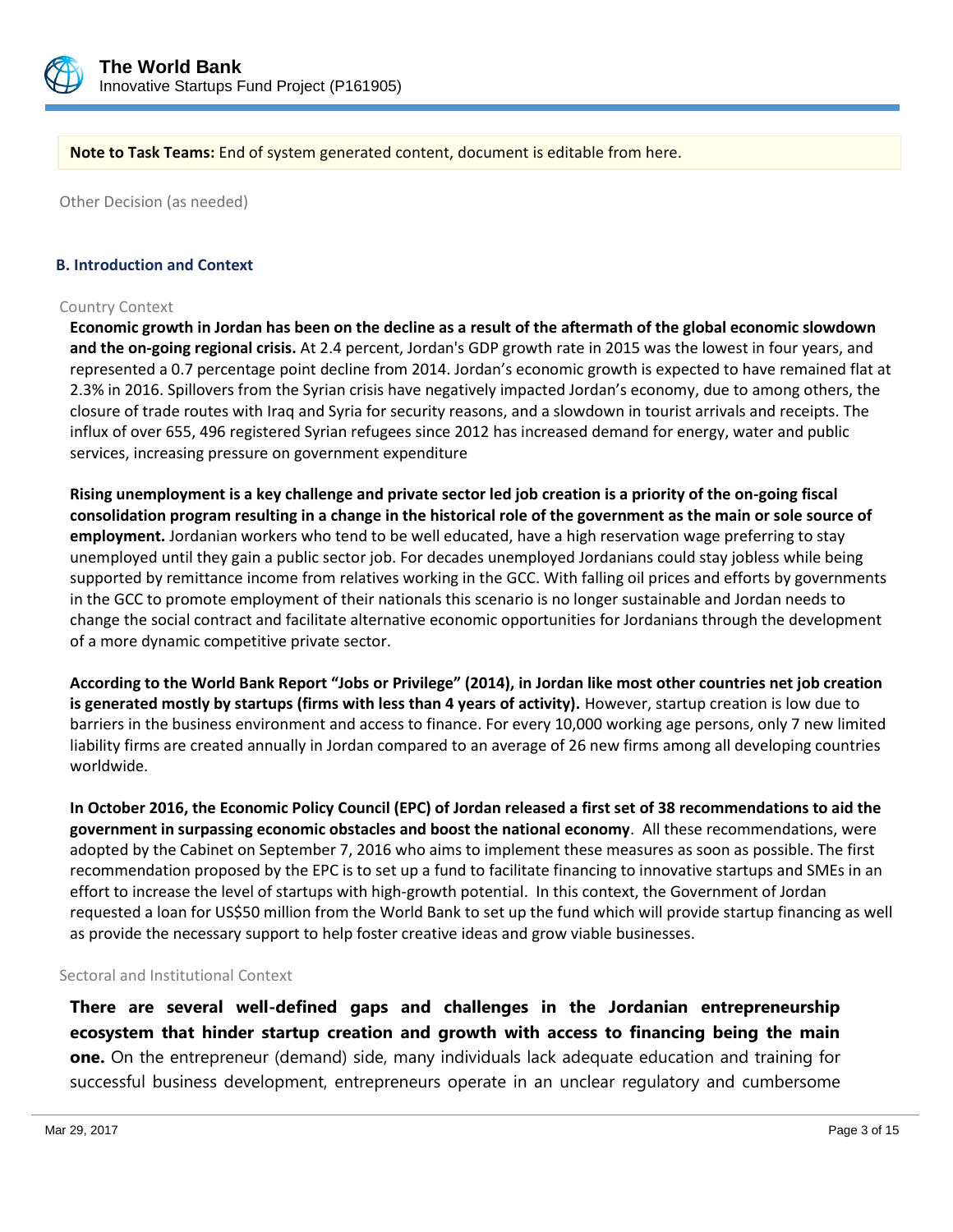

business environment, and lack adequate financial products that can support the entrepreneur throughout the project lifecycle. On the policy side, there are restrictions on establishing investment funds and challenges related to taxes, bankruptcy, and minimum capital most of which are currently being addressed through various programs from the World Bank and other international development organizations. On the investor (supply) side, investors want to see: innovative ideas and skilled entrepreneurs and workers that will not jeopardize the success of the business; an appropriate legal, regulatory and tax structure for various forms of financing tools; and protection of their rights and assets and ability to recuperate their money in the event of liquidation (investor protection, bankruptcy law, protection of intellectual property).

**Jordan's ecosystem is relatively well developed, there is no lack of innovative and creative ideas however capacity to generate the type of startups ready to be considered as viable by investors is limited.** Jordan has 10 incubators, 2 techno parks, a business angel network, and several business and export promotion support entities working with budding entrepreneurs and SMEs on developing their business plan, accessing markets, managing their human resources and other business tasks. Equity investors state that there is strong potential to create successful start-ups in Jordan, but there are too few effective investment readiness programs and mentoring that focus on preparing an entrepreneur for the due diligence and structuring undertaken by the equity investment industry and in the soft skills needed to promote and manage a business. Hence most entrepreneurs come to them highly unprepared without a real understanding about proper pitching techniques, team building, time management, negotiations, valuation, governance, and financial disclosure. Moreover, entrepreneurs who are fortunate enough to attract seed or angel investors often find themselves in need of ongoing advice as few have managed a growth business before. They lack the practical knowledge to sustain a business, accelerate its growth, and attract investments to become a growth business.

## **C. Proposed Development Objective(s)**

**Note to Task Teams:** The PDO has been pre-populated from the datasheet for the first time for your convenience. Please keep it up to date whenever it is changed in the datasheet.

Development Objective(s) (From PAD)

**The project's development objective is to increase private early stage equity finance for innovative small and medium enterprises (SMEs).**

#### **D. Project Description**

**This is a 6-year project that involves the setting up of a private sector managed funding facility called the "Innovative Startups and SMEs Fund" (ISSF) which will make investments in innovative startups and early stage SMEs leveraging private sector funds.** The ISSF will also support the entrepreneurship ecosystem to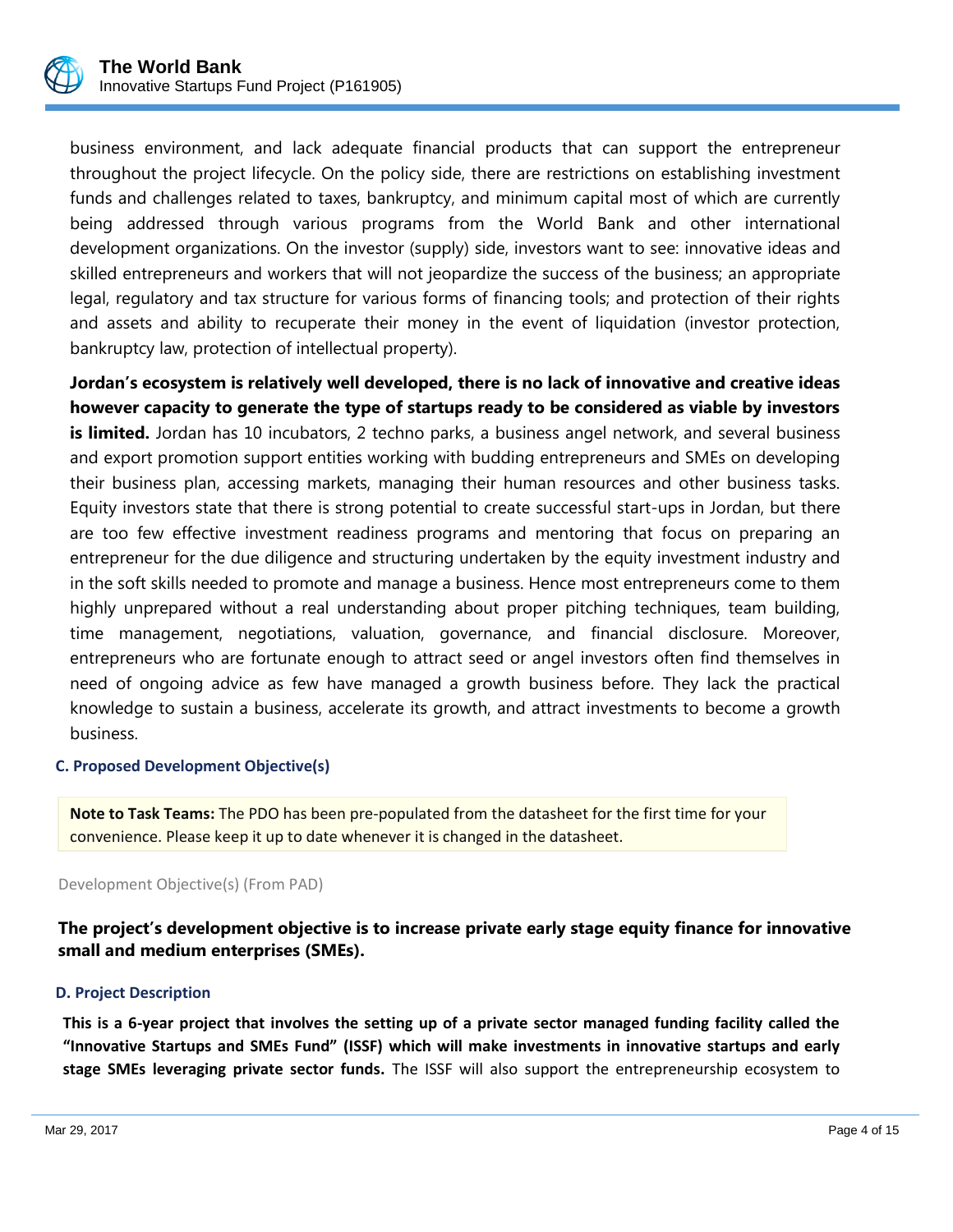

generate a viable deal flow of startups. The Jordan Loan Guarantee Corporation (JLGC) will be responsible for legally setting up the ISSF and hiring a private manager who will manage the ISSF activities and report to the JLGC. The JLGC is a private corporation under the supervision of the Company Controller who oversees all private companies. Contribution to the capital of the ISSF will be provided by the World Bank loan and an additional amount in the form of co-financing will be provided to the ISSF from the Central Bank of Jordan (CBJ).

**Project funds will be distributed in three areas: 1) financing to innovative startups and SMEs including incentives to partner investors through investment support, 2) support to ecosystem providers to help create the deal flow of viable enterprises; and 3) project management**.

**Component 1: Financing (\$US44.75 million Bank loan/total ISSF Budget \$US53.5 million)**

**Under this activity the ISSF is expected to invest US\$50 million in approximately 200 companies and provide approximately US\$3.5 million in investment support to partner investors.**  Investments in startups will be balanced between the three high risk enterprise stages roughly categorized as: Seed (investment ticket size (ITS) US\$50,000 – US\$280,000); early stage (ITS US\$280- 000 – US\$750,000); and VC (ITS US\$750,000 - US\$3m). Investments in SMEs may be in the form of equity or quasi equity instruments such as convertible notes<sup>1</sup> and other form of concessional debt that partner investors or intermediaries judge as necessary for a company to succeed. Details on investment strategy and equity/quasi equity tools are available in Annex 2.

**Investments will be opportunistic across all sectors.** However, it is expected that investments will be primarily in Technology, Media, Telecom, Service sector with some in Agribusiness, Pharmaceutical, water, and green energy. The ISSF investment strategy will use a combination of direct investments in SMEs alongside private investment funds seeking to leverage financing on a specific deal, and indirect investment in SMEs through funds (as a shareholding partner)

# *Investment support*

**One of the main reasons that discourages an investor from taking a stake in an early-stage company is the high transaction costs incurred to help make a young innovative company successful once it receives capital.** The effort and costs are not the same for those incurred for a more mature SME. To provide an incentive to partner fund managers and co-investors to invest in innovative startups the ISSF will provide partner funds, in addition to capital, an amount (nonreimbursable) to cover costs related to supporting the growth of the innovative startup. Investment support activities may include professional financial, legal, and administrative costs to registering/maintaining/updating patents, field testing a product in a new market, and back office support (Accounting, legal, marketing, administration) which small companies usually do not have.

 $\overline{\phantom{a}}$ 

 $^1$  A Convertible Note is an amount provided to a company in exchange for equity shares in the company that is later repaid back as a loan when the company starts to generate revenues.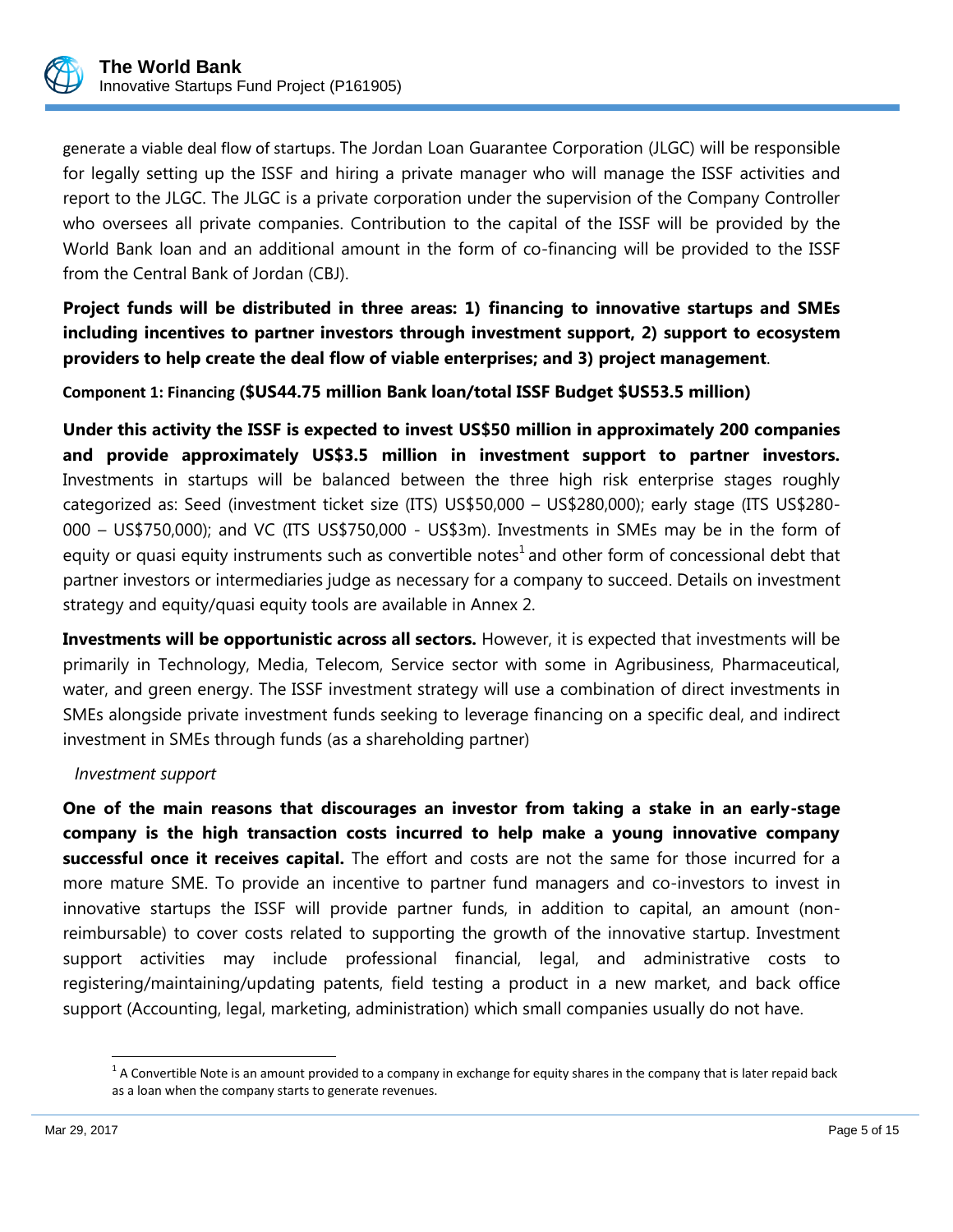

# **2. Deal-flow creation (\$US3.125 million Bank loan/total budget \$US6.25 million)**

**The quality and number of viable investments made by the ISSF will depend on a strong ecosystem able to generate entrepreneurship opportunity across Jordan and channel it into more viable startups**. This includes entrepreneurs from lagging regions, under-served industries (other than ICT), and underserved groups like women entrepreneurs. For young educated graduates, resources to help foster their creativity and innovative concept is an essential starting point when considering starting their own ventures, or joining an entrepreneurial team. Thus entrepreneurship support institutions must be able to provide them with the appropriate type of support that will make companies that are attractive for investors.

**Under this activity the ISSF will support at least 400 entrepreneurs/ SMEs to become investor ready, as well as improve the quality and variety of services provided by intermediaries and networks dedicated to the creation of deal-flow in Jordan.** The objective is to bring 140 viable deals to be considered for financing by the ISSF. As part of project management and administration, the ISSF will assesses the ecosystem development annually, and identify priority areas for focus in the following year.

# **The ISSF will contract/outsource to one or more support providers (such as accelerators, incubators and business development support entities and the like) in accordance to criteria in the POM, and cover their cost, to implement the following deal flow creation activities:**

- (a) **Incubation/Acceleration programs.** These programs will target brand new ventures (or teams that are planning a venture). The programs will accelerate 10 - 12 cohorts of entrepreneurs; each cohort will include 15-20 ventures/teams. Acceleration programs typically feature time– limited support (three to six months) comprising programmed events, training and intensive mentoring to test the viability of a business model/product often utilizing lean start-up methodologies, an application process that is 'in principle' open to all, yet highly competitive, and cohorts or classes of startups rather than individual companies.
- (b) **Investment Readiness and business development services for young ventures seeking capital and established SMEs looking to substantially increase growth**. This support targets ventures already operating, which require specific assistance to become ready/eligible for investment through the ISSF. Ventures seeking investment from the ISSF may come from startups that recently graduated from an acceleration program who will need to go through and investment readiness (IR) program and/or existing SMEs who are looking to expand through an innovative product or process and require more individualized business development services (BDS).
- (c) **Develop Angel investor networks.** Develop at least two Jordanian business angel groups, by supporting new group formation; network design and establishment; group manager training and mentoring; angel member training and mentoring; and/or support system-level activities benefitting all Jordanian angel networks.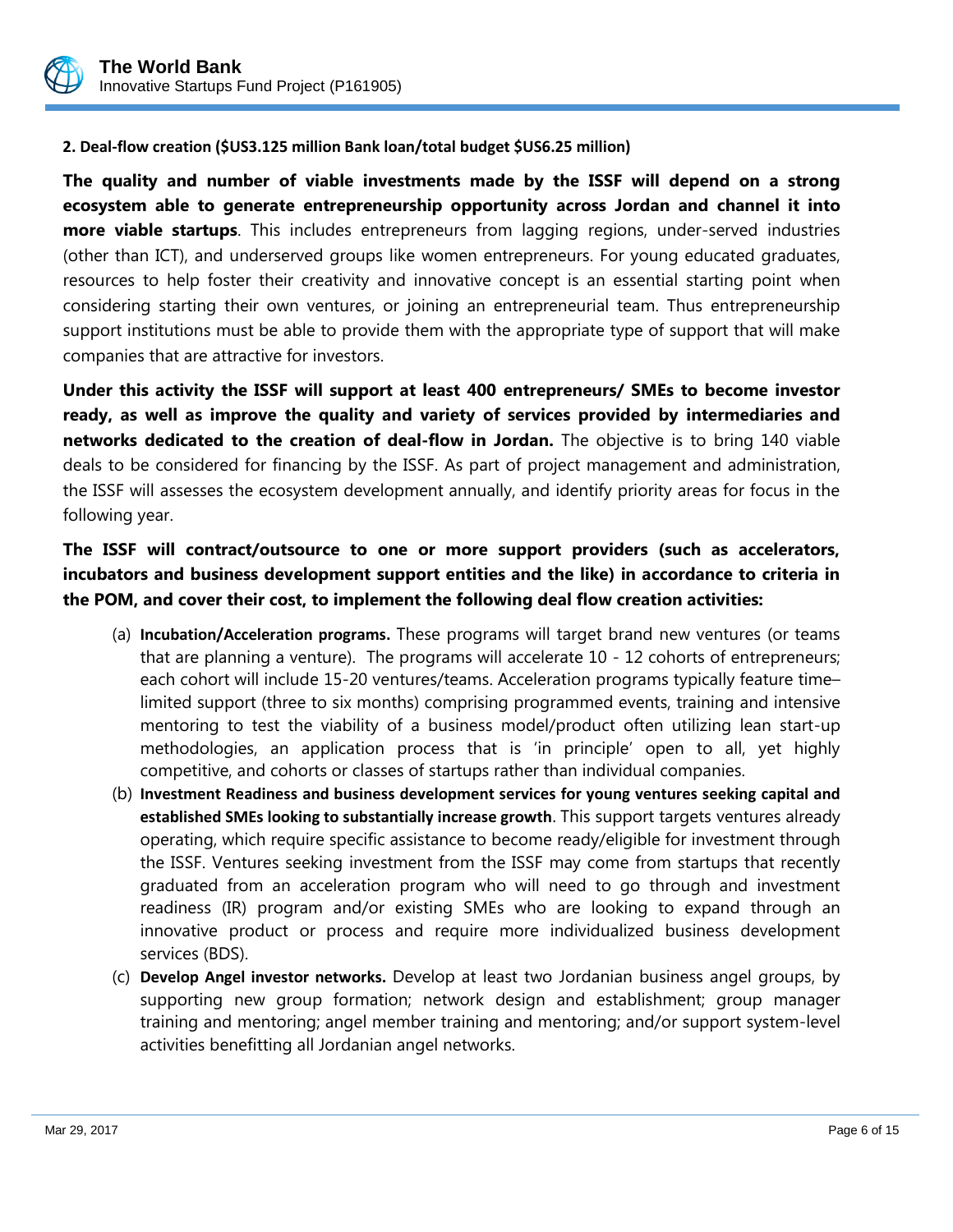

# **3. Project Management US\$2 million Bank loan/total budget \$US4 million)**

**Funds under this activity will cover the ISSF project management costs over the project life.** The Project Implementation Unit (PIU) will be set up within the ISSF. Costs of the PIU include management and consultancy fees and operations, and administrative costs for the management and supervision of the project investment and deal flow activities. Project funds will also support the PIU's costs for the following: training/capacity building activities; marketing; conducting ecosystem assessments/analysis, and outreach specifically to the regions (website, conferences); citizen's engagement activities; monitoring and evaluation (M&E); safeguards monitoring and review; legal; accounting, auditing, and financial management. Project funds will also cover costs incurred by the JLGC in setting up the ISSF and conducting the necessary fiduciary and safeguards supervision including managing redress grievances as the project implementing agency.

#### **E. Implementation**

Institutional and Implementation Arrangements

**The ISSF Fund will be created as a Private Shareholding Company (PSC) under the Jordanian Companies Law of 1997 Law No. (22).** In accordance to its status under the Law No. (22) the ISSF will be subject to the supervision of the Company Comptroller which supervises all private corporations.

**In order to encourage private sector participation and to promote transparency and commercial implementation, it was agreed that the ISSF would be implemented through the JLGC which would act as the local sponsor of the project.** The legal agreements that will be signed to make the project effective are as follows:

- 1. The Ministry of Planning and International Cooperation (MOPIC) will sign the Loan Agreement (LA) and receive the World Bank loan on behalf of the government of Jordan (GOJ) who will be responsible for repayment of the loan to the World Bank; at the same time
- 2. The World Bank will sign a Project Agreement (PA) with the JLGC as the entity responsible for implementing the project in accordance with the LA and POM.
- 3. MOPIC will also sign a Co-Financing Agreement (CFA) with the CBJ with regards to the Co-Financing that the CBJ will provide to the project; and
- 4. MOPIC will sign a Subsidiary Agreement (SA) with the JLGC as the implementing agency**.**

**The JLGC would be legally responsible for establishing the Fund, and will be the Executive Board Member and Chair responsible for supervising the ISSF and ensuring implementation in line with the requirements of the World Bank as indicated in the POM.** The JLGC will hire a qualified Manager from the private sector who will set up the Project Implementation Unit (PIU) within the ISSF and be responsible for implementation of the project activities, monitoring and evaluation, fiduciary and safeguards management and reporting. The JLGC is the implementing agency vis vis the project loan and will be responsible for ensuring that all fiduciary management and reporting done by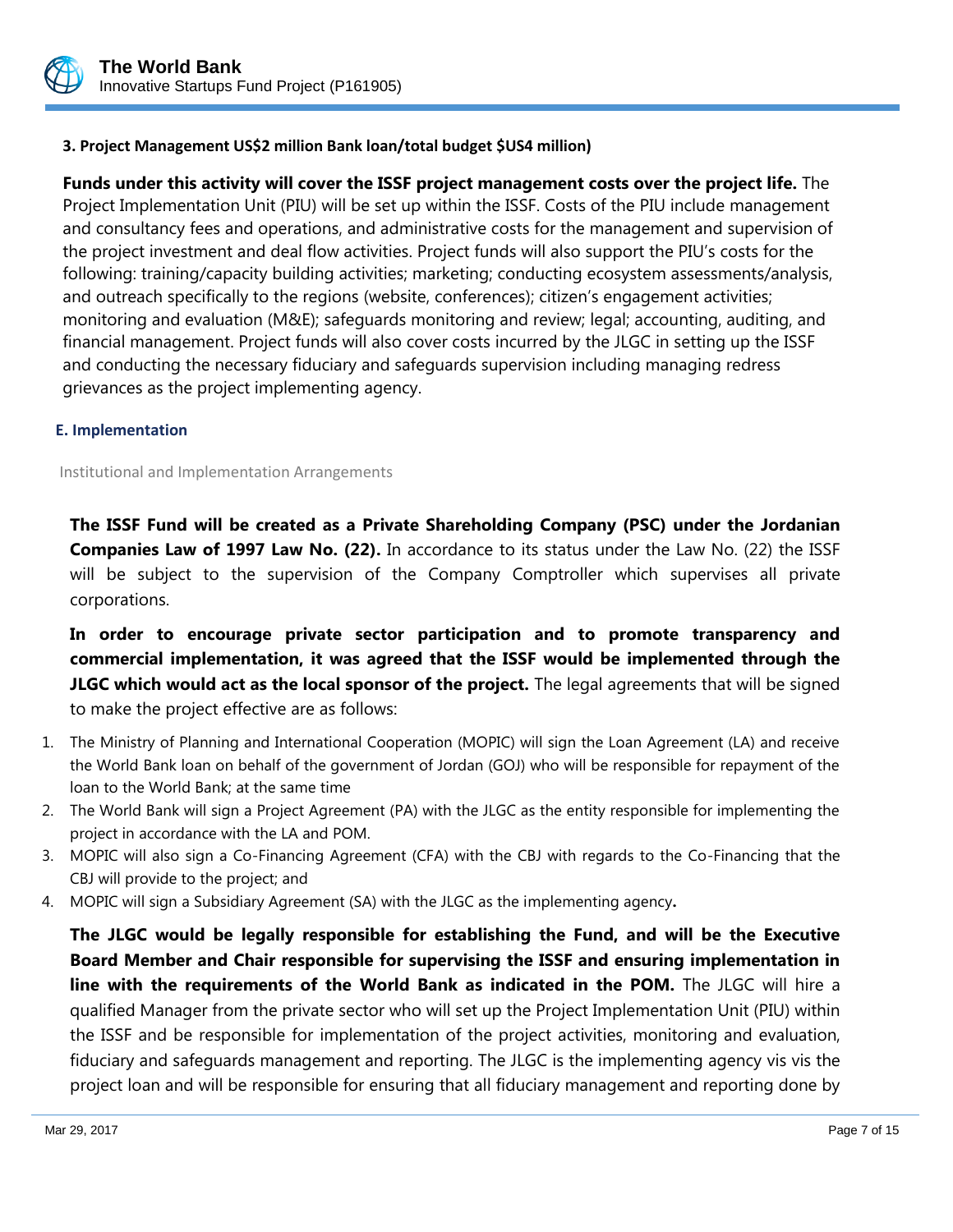

the ISSF is properly implemented and reported to the World Bank, whereas the ISSF will be the PIU and will be responsible for implementation of all activities, M&E and project reporting to the World Bank.

**The JLGC will put in place the necessary controls to ensure that the implementation of the project is subject to strict independent private sector led oversight and a transparent and professional investment strategy.** These include the establishment of a predominantly private sector Board of Directors and the establishment of an independent IC by the ISSF, comprised fully from private sector experts who will decide on the selection of investments and sanction exits presented by the ISSF management team. Both the BOD and IC structures will be selected based on criteria indicated in the POM and based on non-objection from the World Bank. A management agreement will be signed by JLGC and the selected Manager for the ISSF outlining respective responsibilities of JLGC as supervisor and the ISSF manager for making and managing investments and deal flow activities and supplying the necessary information and reports to the JLGC. The legal and governance structure of the ISSF including the criteria for selecting independent private experts as part of the Board of Directors and the IC was approved by Cabinet under resolution No (2283) dated March 19, 2017. A Board Decision taken by the Board of Directors of the JLGC at its meeting dated February 2, 2017 gives approval to the JLGC to set up the ISSF under the proposed structure.

# **Exit from the ISSF**

**The JLGC will hold the shares in the ISSF on behalf of the Government until all assets are liquidated and any remaining proceeds returned to the government and the CBJ.** The World Bank loan repayment is not dependent on the returns and closure of the ISSF. The government is liable to repay the World Bank loan in accordance to the terms in the Loan agreement. The CBJ has committed to provide US\$49 million to the Capital of the ISSF in addition to the World Bank loan<sup>2</sup>. A portion of this amount (US\$13.88 million) will be disbursed to the ISSF during the project life. At the end of the project life (6 years) the CBJ will provide the remaining amount for a second funding round for the ISSF. This will enable the ISSF to re-balance its investments and gain sustainability until all investments are exited/liquidated (early stage investments in Jordan take an average of 7-9 years before they can be exited).

**Note to Task Teams:** The following sections are system generated and can only be edited online in the Portal.

 $\overline{\phantom{a}}$ 

.

<sup>&</sup>lt;sup>2</sup> According to the recommendation adopted by the Cabinet the CBJ is to provide a matching amount to the US\$50 million World Bank loan.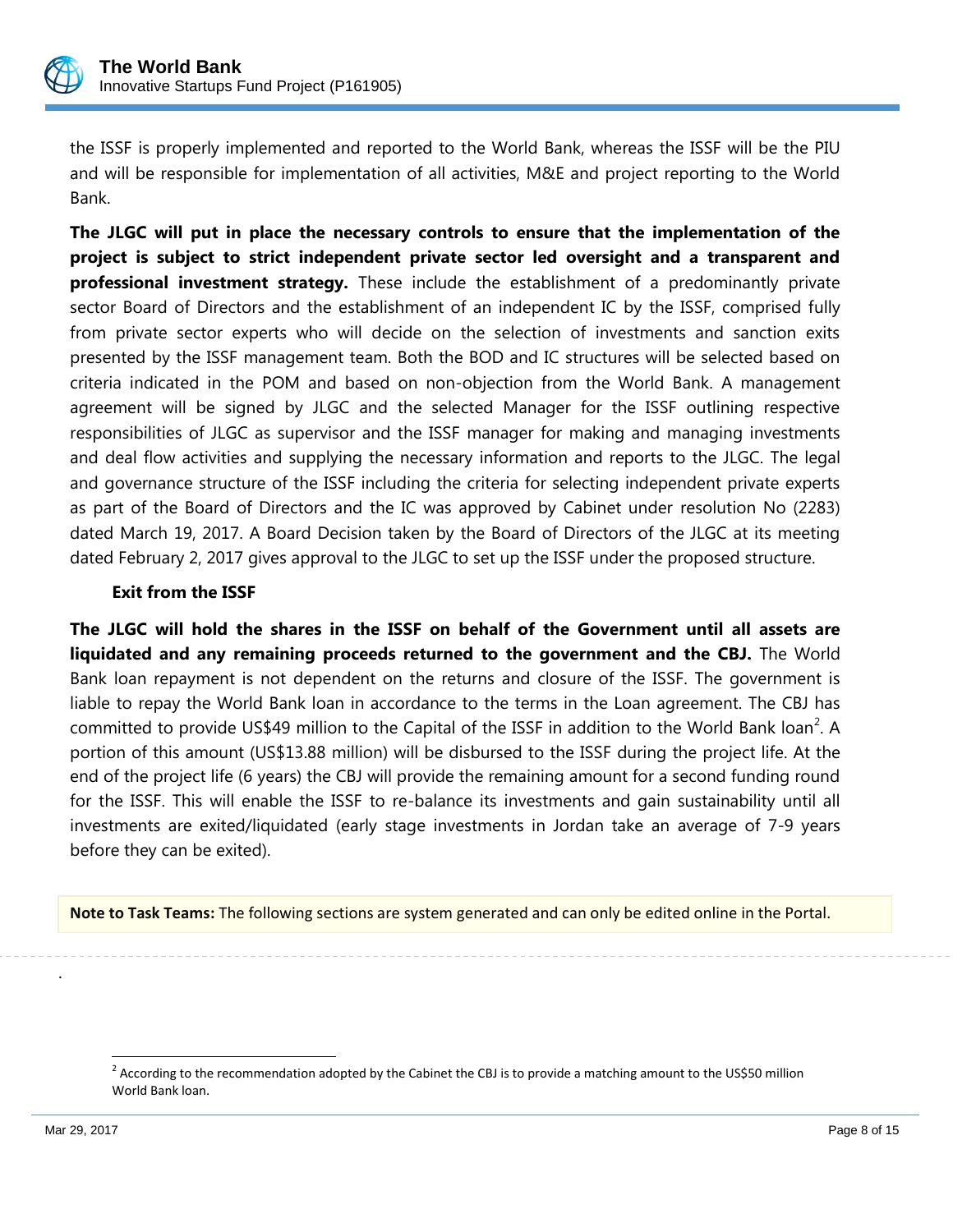

## **F. Project location and Salient physical characteristics relevant to the safeguard analysis (if known)**

Funding will be available to potential start-up companies throughout the Hashemite Kingdom of Jordan. However, it is expected that most small and medium enterprises (SMEs) will be based in Amman or other major cities. Although the application project will not be sector-specific, due to current national composition of the private sector in Jordan, most SMEs will be in the services and information technology sectors.

# **G. Environmental and Social Safeguards Specialists on the Team**

Tracy Hart,Mariana T. Felicio

# **SAFEGUARD POLICIES THAT MIGHT APPLY**

| <b>Safeguard Policies</b>           | Triggered? | <b>Explanation (Optional)</b>                                                                                                                                                                                                                                                                                                                                                                                                                                                                                                                                                                                                                                                                       |
|-------------------------------------|------------|-----------------------------------------------------------------------------------------------------------------------------------------------------------------------------------------------------------------------------------------------------------------------------------------------------------------------------------------------------------------------------------------------------------------------------------------------------------------------------------------------------------------------------------------------------------------------------------------------------------------------------------------------------------------------------------------------------|
|                                     |            | The World Bank Group has screened the proposed<br>project components and has determined that this<br>project is categorized as a FI - Financial Intermediary<br>according to OP 4.01. An Environmental and Social<br>Management Framework (ESMF) has been prepared<br>accordingly The ESMF was disclosed on the JLGC<br>website and the World Bank external website on<br>April 26th and May 3rd, 2017, respectively.<br>Executive Summaries of the ESMF in English and<br>Arabic were disclosed on the World Bank external<br>website on May 5th, 2017.                                                                                                                                            |
| Environmental Assessment OP/BP 4.01 | Yes        | Financial institutions selected to implement<br>investments and ecosystem support are referred to<br>in this context as SMEs. SMEs include venture<br>capital (VC) investment funds, angel/seed funds, and<br>ecosystem providers. It is anticipated that the<br>majority of sub-project investments supported in<br>this Project will be in the services or technology<br>sphere, with no-to-limited environmental or social<br>risks associated with them (i.e. Category C, or<br>Category III in Jordan). Furthermore, Due to the<br>early (proof-of-concept and pre-production) stages<br>as well as the size of SMEs, there is expected to be<br>no physical or economic production during the |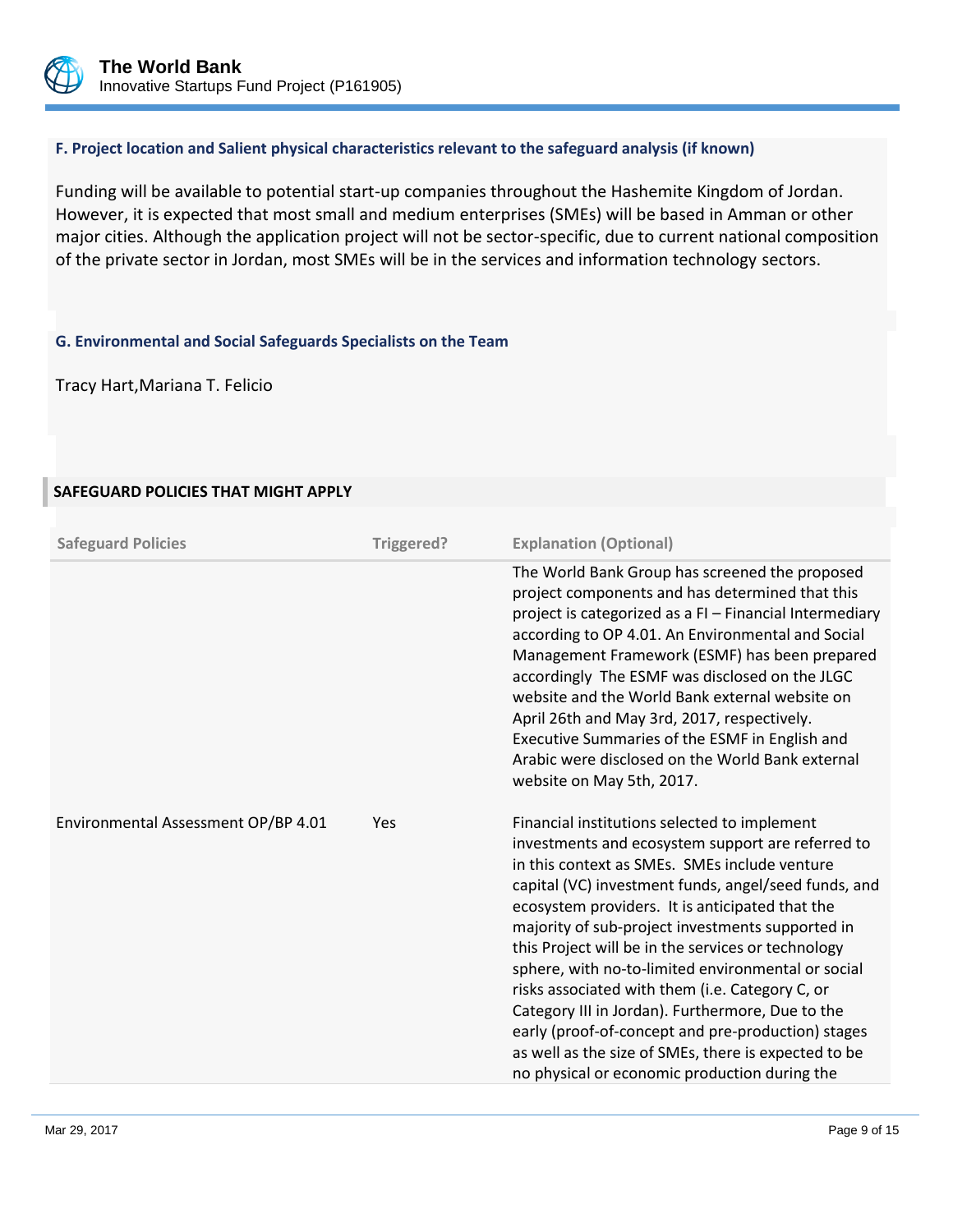

|                                                   |           | entirety of the World Bank project implementation<br>period. However, it is recognized that there may be<br>some investments (e.g. renewable energy,<br>pharmaceuticals, agro-business) in which the<br>environmental and social risks may be identified.<br>The SME screening process will exclude any Category<br>A projects (Category I projects in Jordan), and will<br>identify the systems needed for mitigation and<br>management of Category B projects (Category II in<br>Jordan). For a category B project, a sub-project<br>specific ESMP will be prepared, to be reviewed and<br>cleared according to both Jordanian and World Bank<br>standards. |
|---------------------------------------------------|-----------|---------------------------------------------------------------------------------------------------------------------------------------------------------------------------------------------------------------------------------------------------------------------------------------------------------------------------------------------------------------------------------------------------------------------------------------------------------------------------------------------------------------------------------------------------------------------------------------------------------------------------------------------------------------|
| Natural Habitats OP/BP 4.04                       | No        | Sub-project screening will exclude any sub-project<br>which involves natural habitats.                                                                                                                                                                                                                                                                                                                                                                                                                                                                                                                                                                        |
| Forests OP/BP 4.36                                | <b>No</b> | Sub-project screening will exclude any sub-project<br>which involves forests.                                                                                                                                                                                                                                                                                                                                                                                                                                                                                                                                                                                 |
| Pest Management OP 4.09                           | No        | Potential activities in agribusiness are limited to<br>innovative packaging, processing, marketing and<br>distribution of food products. Any sub-activities<br>which produce or use pesticide will be excluded<br>from the project and listed in the ineligible activities.<br>Also, the screening checklist includes questions on<br>the use/production of pesticides to make sure these<br>activities are screened out.                                                                                                                                                                                                                                     |
| Physical Cultural Resources OP/BP 4.11            | No        | All potential investments or grants will be screened<br>in order to exclude from ISF financing those which<br>would locate or invest in areas with physical cultural<br>property attributes.                                                                                                                                                                                                                                                                                                                                                                                                                                                                  |
| Indigenous Peoples OP/BP 4.10                     | No        | There are no indigenous peoples in the service area.                                                                                                                                                                                                                                                                                                                                                                                                                                                                                                                                                                                                          |
| Involuntary Resettlement OP/BP 4.12               | No        | The project is expected to mainly finance small<br>enterprises in the services or technology sphere and<br>expected to be located in leased office space. Sub-<br>project screening will exclude any sub-project which<br>would require land acquisition, loss of land use, or<br>economic displacement. Hence, a resettlement<br>policy framework is not required.                                                                                                                                                                                                                                                                                           |
| Safety of Dams OP/BP 4.37                         | No        | This policy is not applicable.                                                                                                                                                                                                                                                                                                                                                                                                                                                                                                                                                                                                                                |
| Projects on International Waterways<br>OP/BP 7.50 | No        | This policy is not applicable.                                                                                                                                                                                                                                                                                                                                                                                                                                                                                                                                                                                                                                |
| Projects in Disputed Areas OP/BP 7.60             | No        | This policy is not applicable.                                                                                                                                                                                                                                                                                                                                                                                                                                                                                                                                                                                                                                |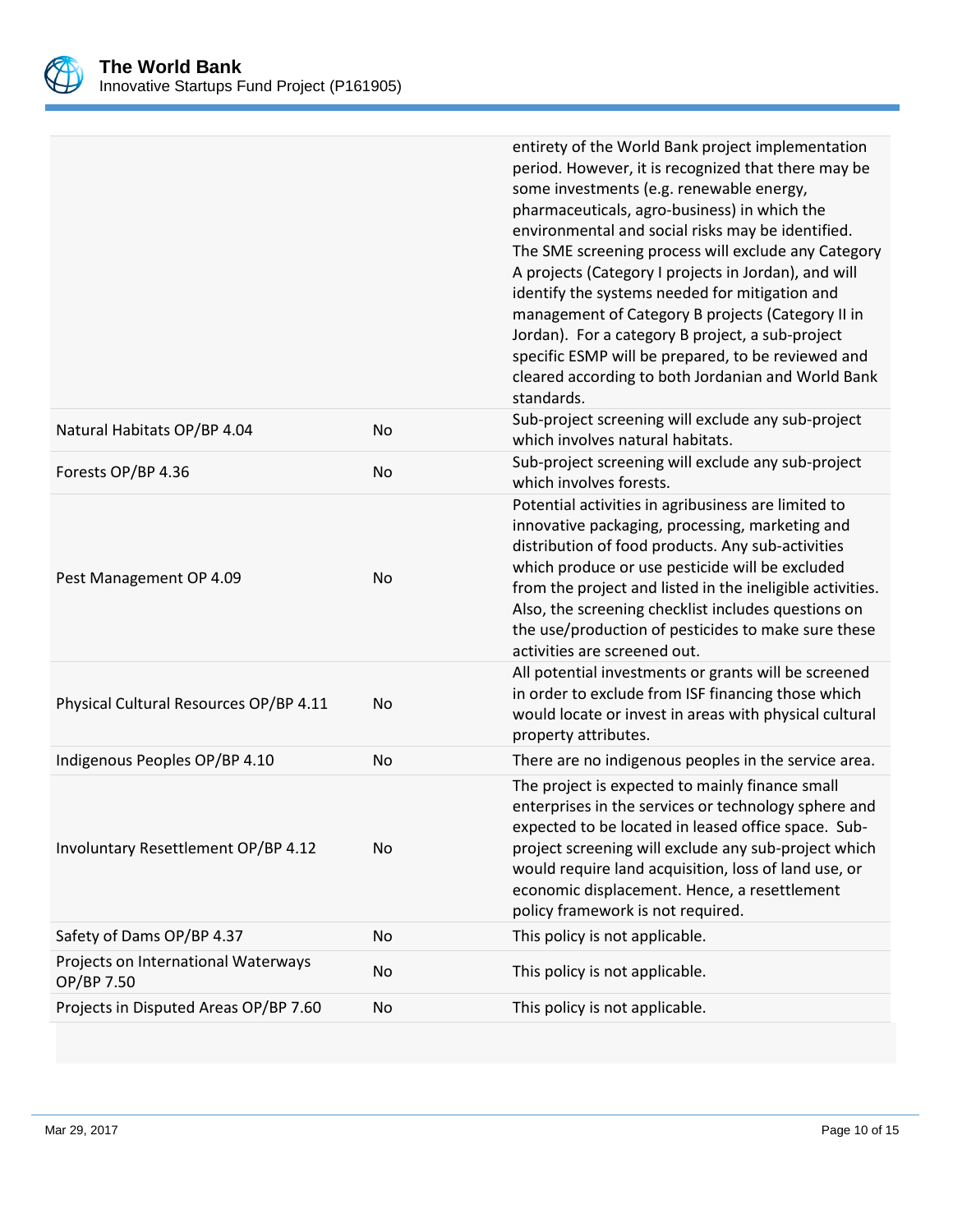

## **KEY SAFEGUARD POLICY ISSUES AND THEIR MANAGEMENT**

#### **A. Summary of Key Safeguard Issues**

1. Describe any safeguard issues and impacts associated with the proposed project. Identify and describe any potential large scale, significant and/or irreversible impacts:

This project is categorized as financial intermediary (FI) under the World Bank' s Environmental Assessment OP 4.01. The Innovation Startup and SME Fund (ISSF) is an intermediary institution for providing equity and entrepreneurship support to selected SMEs either directly or indirectly through intermediaries. Intermediaries include, venture capital (VC) investment funds, angel/seed funds, and ecosystem support providers (accelerators, incubators, business development centers).

The ESMF was disclosed on the JLGC website and the World Bank external website on April 26th and May 3rd, 2017, respectively. Executive Summaries of the ESMF in English and Arabic were disclosed on the World Bank external website on May 5th, 2017.

It is anticipated that the majority of sub-project investments supported in this Project will be in the services or technology sphere, with no-to-limited environmental or social risks associated with them (i.e. Category C, or Category III in Jordan). Furthermore, due to the early (proof-of-concept and pre-production) stages as well as the size of SMEs, there is expected to be no physical or economic production during the entirety of the World Bank project implementation period. However, it is recognized that there may be some investments (e.g. renewable energy, pharmaceuticals, agro-business) in which the environmental and social risks may be identified. The SME screening process will exclude any Category A projects (Category I projects in Jordan), and will identify the systems needed for mitigation and management of Category B projects (Category II in Jordan). For a category B project, a sub-project specific ESMP will be prepared, to be reviewed and cleared according to both Jordanian and World Bank standards.

The assessment indicates that the activities financed by the project will not involve any works that would require land acquisition; thus a resettlement policy framework is not required. An Environmental and Social Management Framework (ESMF) that provides a list of ineligible sub-activities, a screening mechanism, and monitoring and reporting system has been prepared and will be included in the project OM to handle potential environmental and social risks. The ISSF will be responsible for screening investments in angel/seed and early-stage/VC companies through their own environmental and social screening and management system and report to the JGLC in accordance with the project ESMF.

2. Describe any potential indirect and/or long term impacts due to anticipated future activities in the project area:

The project is expected to mainly finance small enterprises in the services or technology sphere that will have limited environmental or social risks associated with them. The activities do not involve pure real estate and construction (establishment of offices and purchase of construction plant and equipment). However, since sub-activities are not known at this stage, potential indirect impacts and long term impacts, if any, will be assessed during the screening process and appropriate measures will be taken. Investments in clean technologies (including renewable energy) are expected to have a positive impact.

3. Describe any project alternatives (if relevant) considered to help avoid or minimize adverse impacts. The sub-activity screening process will allow the FI, and SMEs as beneficiaries, to identify any potential environmental and social risks and to screen out high risk sub-activities. As World Bank safeguards policies are very congruent with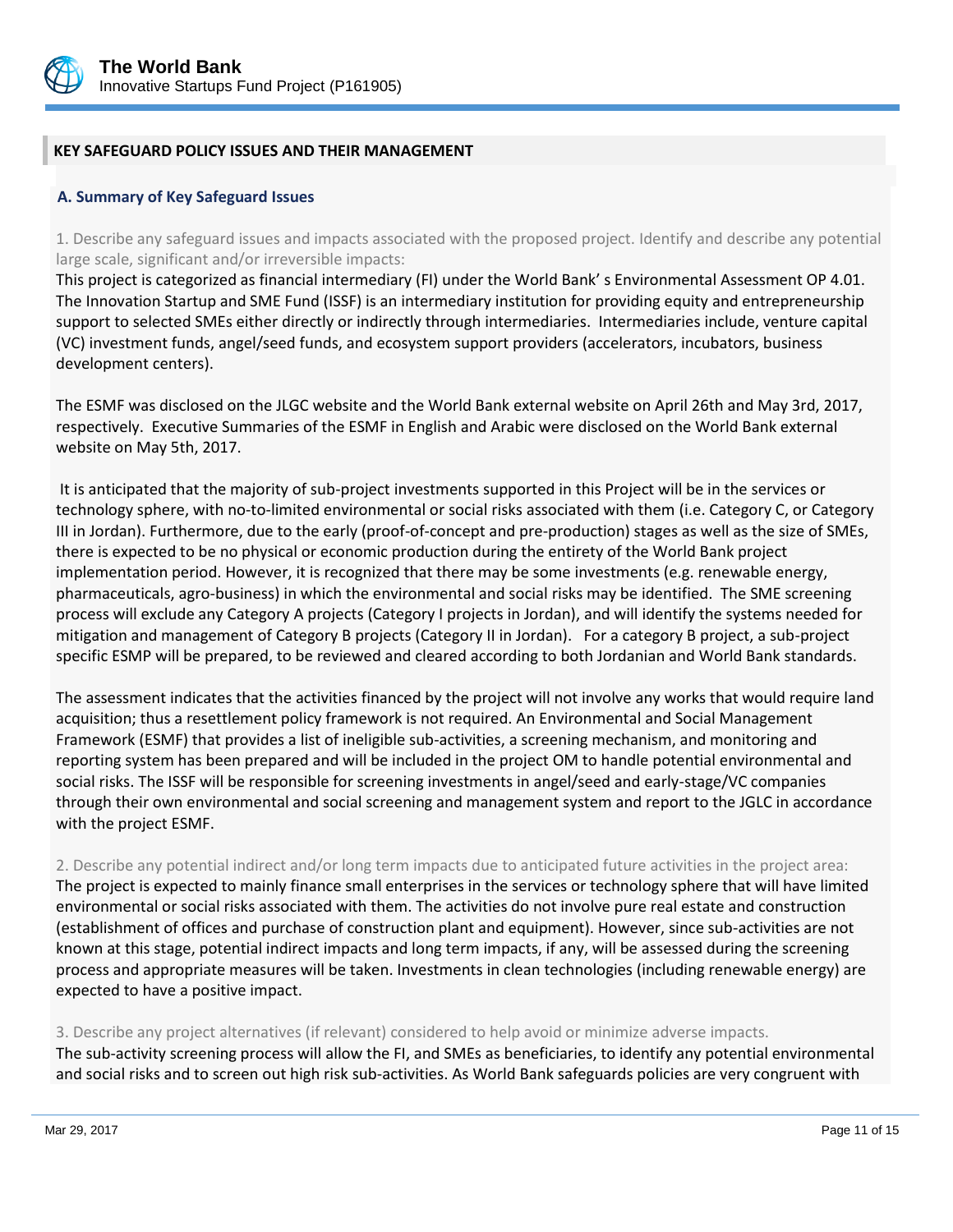

Jordanian national environmental impact assessment policies, Bank safeguards will be used rather than the IFC Performance Standards, which were also considered.

4. Describe measures taken by the borrower to address safeguard policy issues. Provide an assessment of borrower capacity to plan and implement the measures described.

MOPIC will be the Borrower signing the loan agreement for this project. MOPIC will sign a subsidiary grant agreement with Jordan Loan Guarantee Corporation (JLGC). JLGC and Central Bank of Jordan will create a funding facility called the Innovative Startup Fund (ISF) to work through shareholder agreements will small and medium enterprises (SMEs). The ISSF will contract a private manager to implement all of ISSF's activities, including safeguards compliance monitoring and reporting. It is expected that the ISSF will hire consultants to serve as Investment Officers, who will be responsible for SME application screening, including safeguards screening. There will also be hired a consultant to ensure SME compliance with Ministry of Environment and WBG environmental and social guidelines for those few SMEs who are identified to have minimal environmental impact. These consultancies Terms of Reference (TORs) are included in the Project Operations Manual (POM). Although JLGC has no direct prior experience or capacity working with World Bank environmental and social safeguards, it has strong knowledge of private sector business responsibilities to comply with Ministry of Environment and Ministry of Labor laws relevant to SMEs. JLGC will hold accountability for ensuring that the SME screening and funding process incorporates systems commensurate with World Bank safeguards policies. In doing so, it will be supported by a local safeguards consultant who will both contribute directly to the team as well as offer capacity building support to JLGC Investment Officers.

5. Identify the key stakeholders and describe the mechanisms for consultation and disclosure on safeguard policies, with an emphasis on potentially affected people.

The key stakeholders are the angel/seed and early stage VC fund managers, participating beneficiary SMEs and their employees, and ecosystem support providers. Secondary, "silent", stakeholders include the Ministry of Planning and International Cooperation (MOPIC), Central Bank of Jordan (CBJ) and the Jordan Loan Guarantee Corporation (JLGC). JLGC has agreed to disclose the Executive Summary of the ESMF, in English and in Arabic, on its website. It is expected that, once ISSF is established, the Executive Summaries of the ESMF will be posted on the ISSF website. ESMF responsibilities will be explained to angel/seed and early stage VC fund managers as well as the ecosystem support providers when the request for proposals is issued.

## **B. Disclosure Requirements**

**Environmental Assessment/Audit/Management Plan/Other** 

| Date of receipt by the Bank | Date of submission to InfoShop | For category A projects, date of<br>distributing the Executive Summary of<br>the EA to the Executive Directors |
|-----------------------------|--------------------------------|----------------------------------------------------------------------------------------------------------------|
| 03-Feb-2017                 | 03-May-2017                    |                                                                                                                |

**"In country" Disclosure** Jordan 26-Apr-2017

Comments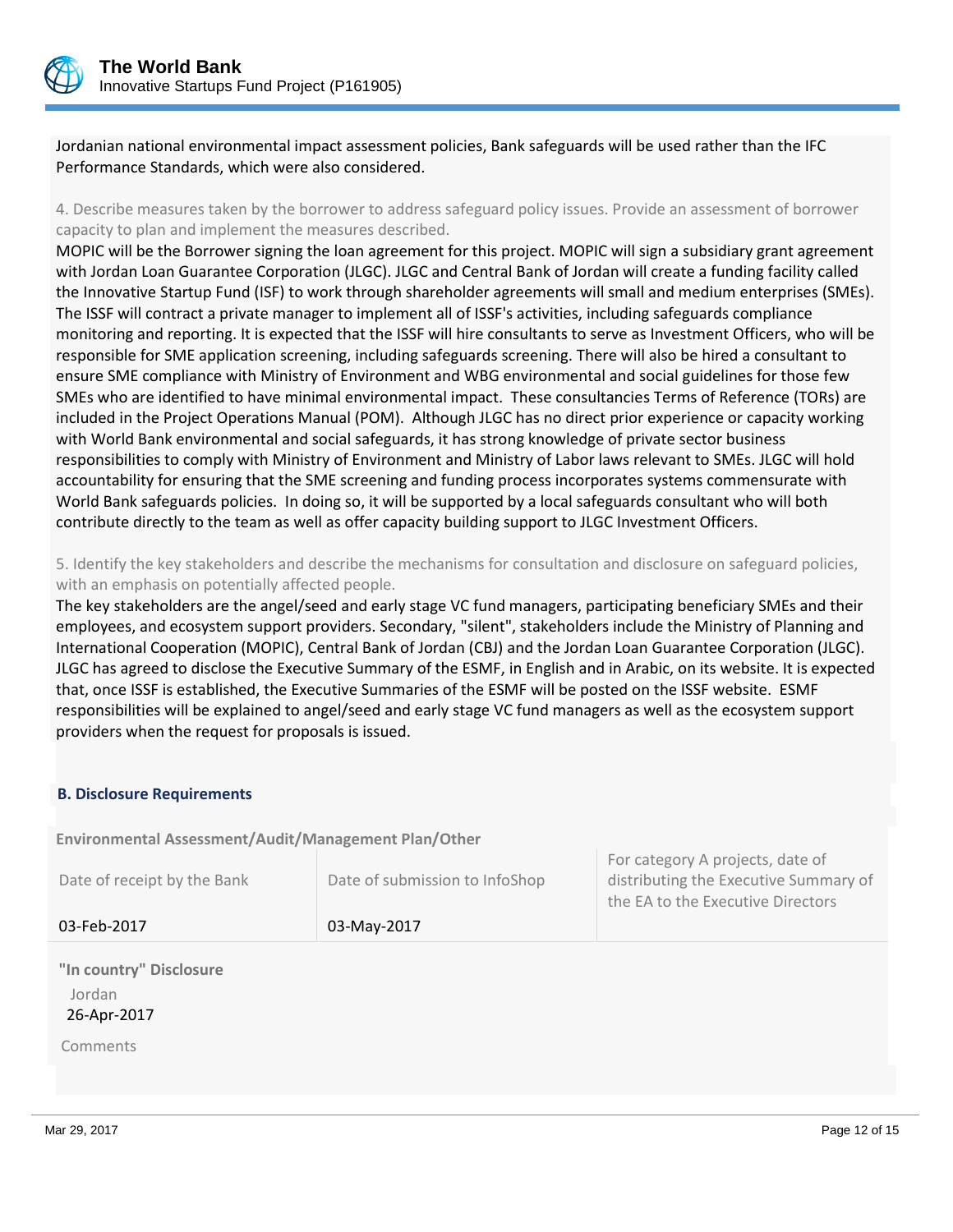

# **C. Compliance Monitoring Indicators at the Corporate Level (to be filled in when the ISDS is finalized by the project decision meeting)**

#### **OP/BP/GP 4.01 - Environment Assessment**

Does the project require a stand-alone EA (including EMP) report?

Yes

If yes, then did the Regional Environment Unit or Practice Manager (PM) review and approve the EA report? Yes

Are the cost and the accountabilities for the EMP incorporated in the credit/loan?

#### Yes

**The World Bank Policy on Disclosure of Information**

Have relevant safeguard policies documents been sent to the World Bank's Infoshop?

#### Yes

Have relevant documents been disclosed in-country in a public place in a form and language that are understandable and accessible to project-affected groups and local NGOs?

Yes

**All Safeguard Policies**

Have satisfactory calendar, budget and clear institutional responsibilities been prepared for the implementation of measures related to safeguard policies?

#### Yes

Have costs related to safeguard policy measures been included in the project cost?

#### Yes

Does the Monitoring and Evaluation system of the project include the monitoring of safeguard impacts and measures related to safeguard policies?

#### Yes

Have satisfactory implementation arrangements been agreed with the borrower and the same been adequately reflected in the project legal documents?

Yes

## **CONTACT POINT**

# **World Bank**

Randa Akeel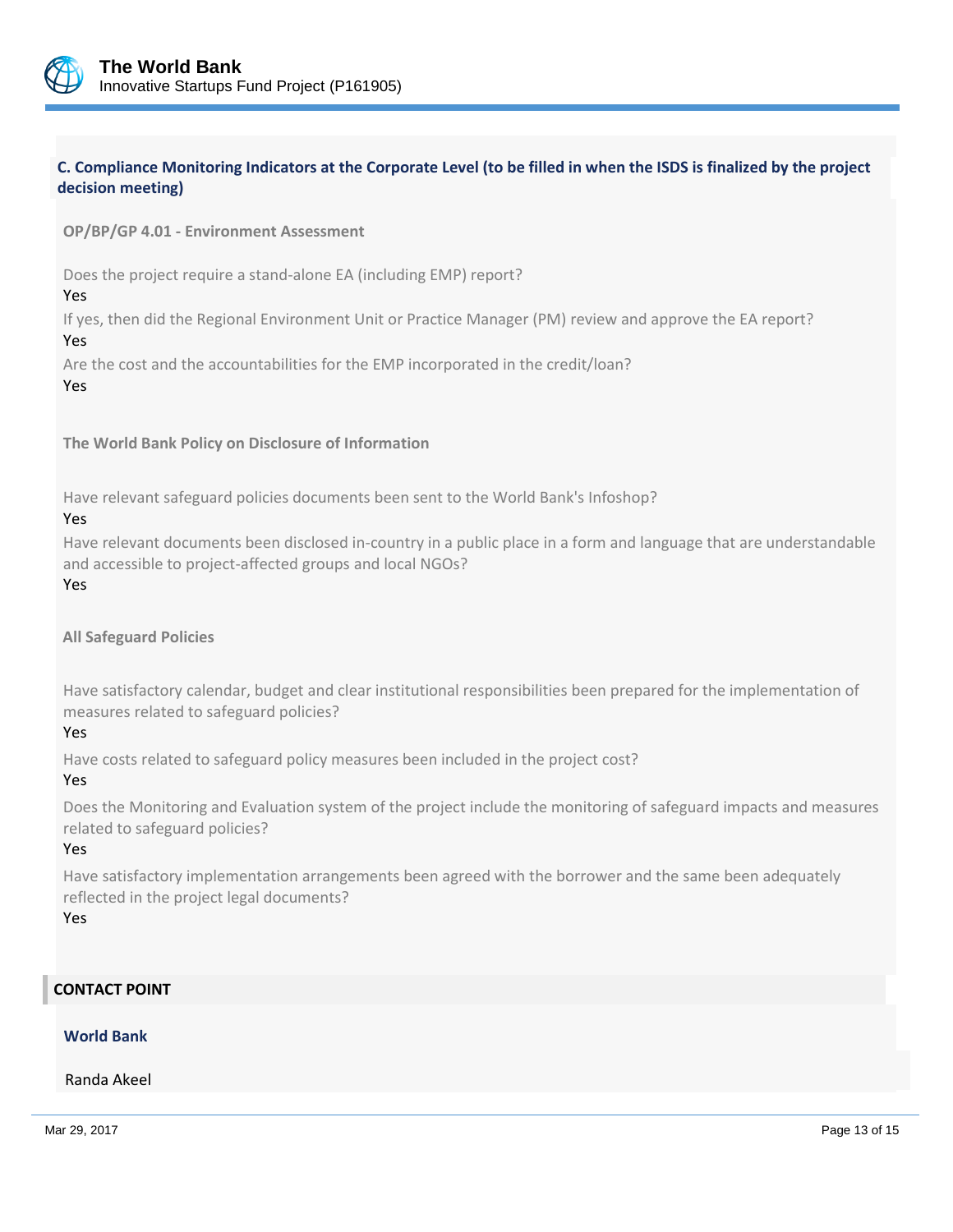

Senior Financial Sector Economist

#### **Borrower/Client/Recipient**

Government of Jordan Maher Sheikh Hasan Deputy Governor maher.hasan@cbj.gov.jo

 **Implementing Agencies**

Jordan Loan Guarantee Corporation Mohammed Al-Jafari Director General mjafari@jlgc.com

## **FOR MORE INFORMATION CONTACT**

The World Bank 1818 H Street, NW Washington, D.C. 20433 Telephone: (202) 473-1000 Web[: http://www.worldbank.org/projects](http://www.worldbank.org/projects)

# **APPROVAL**

| Task Team Leader(s): | Randa Akeel |
|----------------------|-------------|
|----------------------|-------------|

#### **Approved By**

| Safeguards Advisor:       | Nina Chee        | 09-May-2017 |
|---------------------------|------------------|-------------|
| Practice Manager/Manager: | Jean Denis Pesme | 09-May-2017 |
| <b>Country Director:</b>  | Kanthan Shankar  | 09-May-2017 |

**Note to Task Teams:** End of system generated content, document is editable from here.